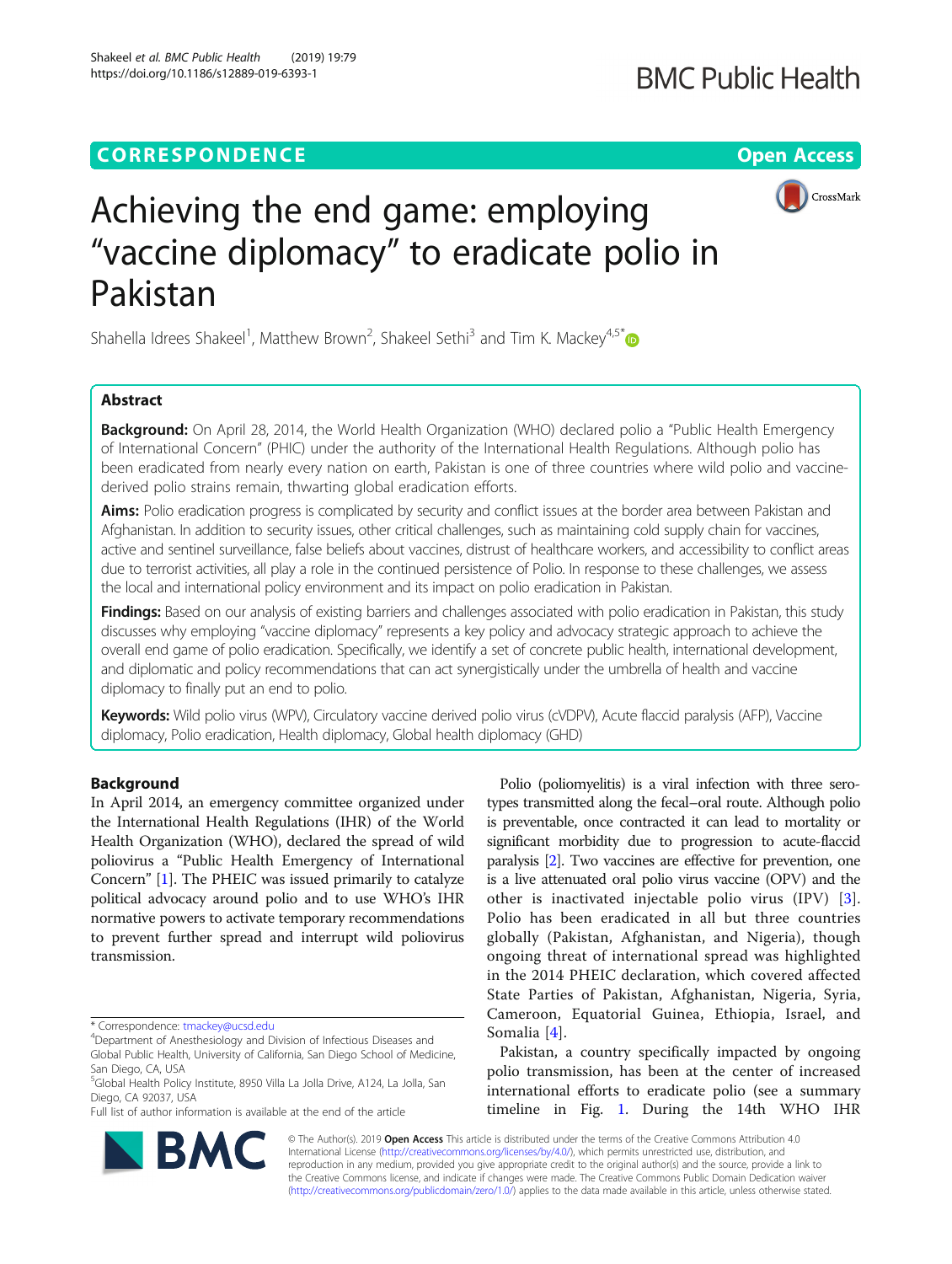<span id="page-1-0"></span>

Emergency Committee, member states specifically noted the large decline in polio cases since 2014 in countries such as Pakistan despite facing challenging circumstances in border areas [\[5\]](#page-7-0). Despite this progress, Pakistan and Afghanistan continue to report cases of wild polio virus type-1 (WPV1), one of the primary triggers for the issuance of the PHEIC [\[6\]](#page-7-0). The committee also noted the presence of positive environmental samples for wild polio virus (WPV) and circulatory vaccine derived polio virus (cVDPV) in both countries, indicating that vaccine and prevention efforts require constant vigilance.

Importantly, the domestic and international policy environment can increase risks of polio transmission at the micro environmental, community, border, and public health level. Focusing on Pakistan, one of the last strongholds of polio, this article examines characteristics of the policy and governance environment that continue to impede efforts to end this age-old global health threat. Based on our assessment of these challenges, we outline why "vaccine diplomacy" is a useful strategic approach to achieve the polio end game and suggest a set of policy recommendations to achieve this goal.

## Polio in Pakistan: An elusive road to eradication Characteristics of polio in Pakistan

Pakistan is among three countries—Pakistan, Afghanistan and Nigeria—that were subject to 2014 IHR temporary travel recommendations as they harbored the potential of spreading polio internationally due to presence of infected individuals with one of the three polio serotypes: WPV1, cVDPV1 or cVDPV3. Concomitantly, the international prevalence of wild poliovirus has dramatically decreased—with no global spread in 2015 and 2016, except between Afghanistan and Pakistan [\[4](#page-7-0)]. In 2015, four out of six WHO regions were declared polio-free, while Pakistan and Afghanistan remained an endemic reservoir of wild polio virus [\[6\]](#page-7-0).

Pakistan is also one of the most populous countries in WHO's Eastern Mediterranean Region—approximately 207 million people, which includes 24.7 million children under 5 years old and 66.2 million under 15 years old, making child immunization a key challenge in overcoming polio [\[7](#page-7-0)]. Pakistan is divided into four provinces (e.g., Sindh, Punjab, Khyber Pakhtunkhwa [KP] and Baluchistan), the Islamabad Capital Area, the federally administered tribal areas (FATA), and two administrative areas (Gilgit-Baltistan and Azad Jammu Kashmir) [\[8](#page-7-0)]. Like the rest of the world, Pakistan has successfully eradicated smallpox, though polio remains circulating.

Based on official data shared by the Pakistani government, more than 40% of the 116 WPV cases that occurred during 2014 were a result of vaccination refusal by families [[9\]](#page-7-0). Most polio cases occurred in FATA (an area neighboring Khyber Pakhtunkhwa (KPA) and in the Baluchistan border area with Afghanistan. Combined political instability, security hazards, lower literacy levels, and local religious beliefs present a complex picture of the multitude of challenges associated with eradicating this infectious disease in an area sensitive to social and politically-related risk factors [[10,](#page-7-0) [11\]](#page-7-0).

In 2016–2017, the Pakistani Ministry of Health, Regulations and Coordination, the National Provincial and FATA Emergency Operations Centers, and donors and technical partners such as the WHO, the Food and Agriculture Organization (FAO), U.S. Centers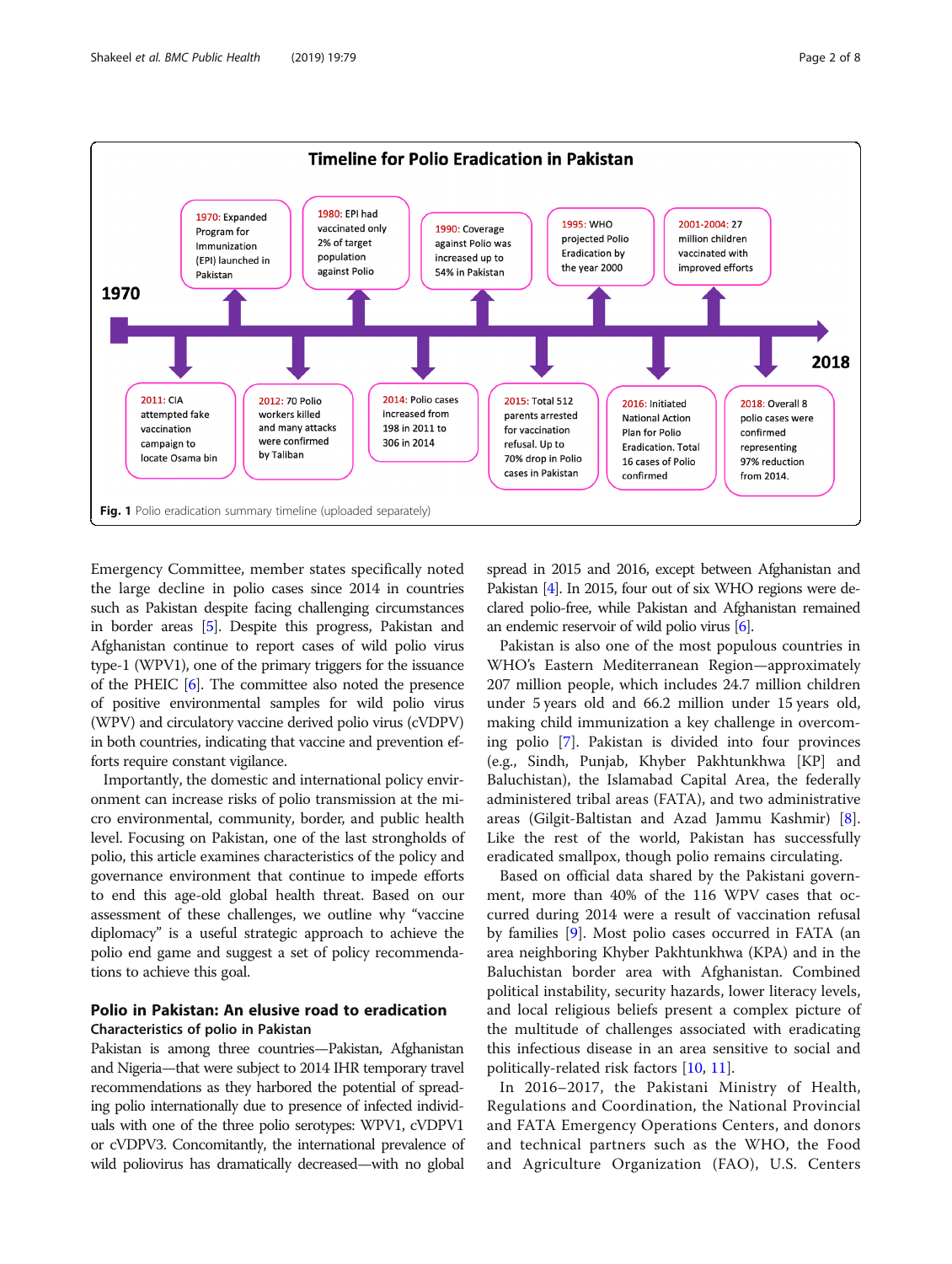for Disease Control and Prevention (CDC), United States Agency for International Development (USAID), World Bank, United Kingdom Department for International Development (DFID), Public Health England (PHE), and Japan International Cooperation agency (JICA), jointly developed the National Emergency Action Plan (NEAP) [[12](#page-7-0)]. The Plan's strategic objectives are to eradicate wild polio transmission and sustain disease interruption through increased population immunity via open communication, dedicated efforts, and multi-stakeholder cooperation [\[13](#page-7-0)].

However, efforts to implement the NEAP have been impacted by military missions in conflicted areas like North Waziristan, where wild polio cases increased due to immunization bans and immunity gaps [\[14\]](#page-7-0). In addition to internal and border conflicts, external military and intelligence operations have created distrust among Pakistanis regarding vaccination campaigns. In 2011, the U.S. Central Intelligence Agency (CIA) funded a fake Hepatitis B vaccination program in the KPA province to garner intelligence on the Saudi terrorist Osama bin Laden [[15](#page-7-0), [16](#page-7-0)]. This well documented intelligence operation posing as a public health program fostered local people's distrust of the public health sector, especially in the context of vaccination programs in KPA. This distrust has persisted among communities living along the border between Afghanistan and Pakistan, where people believe that a polio vaccine could make them sterile and has also spread to other provinces like Baluchistan (Quetta).

Despite these challenges, there has been progress in the fight against polio in Pakistan; based on global surveillance data from March 9, 2016, only 12 cases of wild polio were reported in Pakistan [[17](#page-7-0)]. Further illustrating this progress, there has been an 82% decline of WPV cases (from 306 confirmed in 2014 to only 54 cases in 2015, with only 13 cases of wild polio confirmed in 2016 [[18](#page-7-0)]). However, paralytic polio cases due to cVDPV remained as high as 32 in 2015 [[18](#page-7-0)]. The country also reported a decline in the number of confirmed environmental specimens of wild polio from 35% in 2014 to 10% in 2016 [[4](#page-7-0)]. Also, Pakistan has reduced circulatory genetic clusters of polio from 16 in 2014 to eight in 2015 [\[19\]](#page-7-0).

Successful declines likely reflect efforts of increased national polio vaccination efforts, with approximately 38.8 million children vaccinated during the month of November in 2017 alone and 1.26 million children vaccinated at 373 permanent transit points [\[20](#page-7-0), [21](#page-7-0)]. These transit points (e.g. bus stops, railway stations and highways) are setup all over the country and at district borders, in an attempt to reduce the number of children missed by vaccination and as a part of sentinel surveillance on National Immunization Days [[21](#page-7-0)]. As a result, there were only eight cases of WPV in 2017, with a 97% reduction in polio cases since 2014 to 2017 [\[21\]](#page-7-0).

However, progress against Polio in Pakistan has recently stagnated. Specifically, an ongoing challenge to further reduce vaccine derived polio virus in children and eliminate wild polio incidence is the shared polio reservoir and peripatetic movement of people between Pakistan and Afghanistan along the border area. Addressing this problem requires high level coordination and bilateral support between the two countries, strengthening Pakistan's immunization programs, and engagement in concerted global health diplomacy (GHD) efforts [\[22\]](#page-7-0).

## FATA: The nexus of polio

The FATA are conflict-affected areas on the border between Pakistan and Afghanistan that have seen a noticeable increase in the prevalence and incidence of wild polio cases compared to other parts of Pakistan. For security reasons, most FATAs ban civil interventions such as polio vaccination campaigns. These bans are designed to address terrorism activities in the area but can also relegate security threats at a higher local priority compared to public health-related prevention programs.

Beyond security concerns, the health sector in FATA is in disrepair. In Pakistan, inequalities exist in immunization coverage at the provisional level. For example, vaccination coverage is estimated at 75% in Punjab, but only 45% in FATA and Baluchistan [\[23\]](#page-7-0). Social inequality in this area is also related to the population's lower education level, religious misconceptions, local cultural beliefs, and the long-conflicted border with Afghanistan [[23\]](#page-7-0).

The lack of safe drinking water in this area also contributes to the spread of fecal–oral infectious diseases like polio. Moreover, diarrheal diseases reduce absorption of polio vaccine and can reduce its efficacy indirectly [\[24](#page-7-0)]. Illustrating this risk, during border conflicts in 2015, 59 water treatment plants were destroyed in FATA [\[25](#page-7-0)]. Lack of safe drinking water, a gender gap, and low literacy rates collectively contribute to a rise in risks related to wild virus AFP associated polio cases [[23\]](#page-7-0). This is further exacerbated by low infant immunization rates, leading to an increase in the number of new wild polio cases specific to this region.

Other social determinants of health also contribute to the risk of polio's spread in FATA. Based on a survey conducted by the FATA Secretariat and the Bureau of Statistics, the gender gap in literacy and education is exceedingly wide: adult males are 45% literate, compared to as low as 7.8% among women (overall literacy rate of 28.4% in FATA compared to the 57% national average) [[26](#page-7-0)]. Generally, people in the region are less educated due to violent conflict, where attacks in the territory destroyed an estimated 360 schools in 2015 [\[14\]](#page-7-0). These social-economic and educational inequities make it difficult for polio campaign staff to convey their health promotion messages [\[27](#page-7-0)].

Efforts to address these social determinants of health are ongoing. For example, improving parental health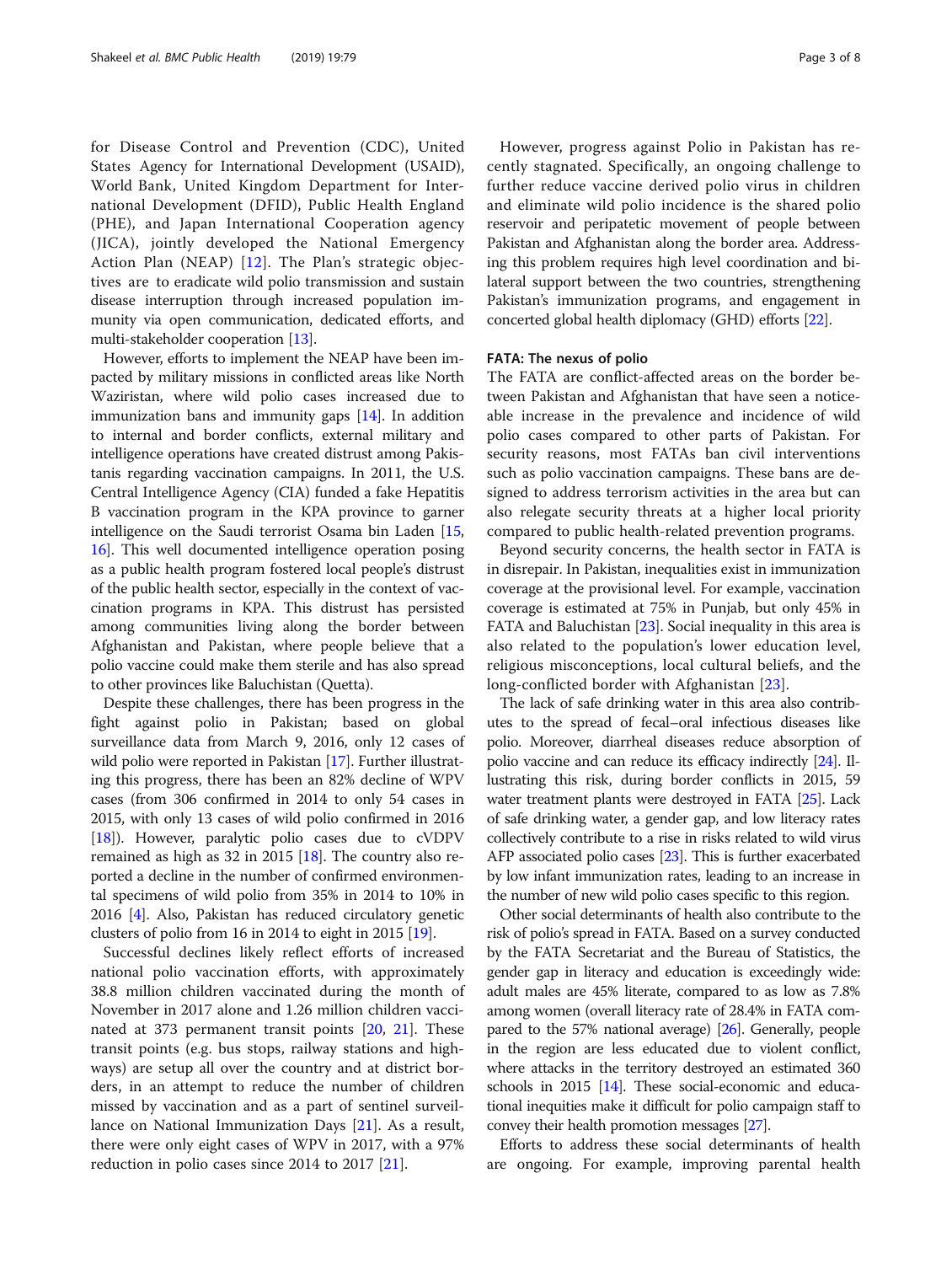education is one of the milestones Pakistan must achieve to reduce the under-five mortality rate and positively impact polio eradication efforts. In a recent study of two-parent households, results indicated that the father's decisions, especially in the rural communities, impacted vaccination coverage decisions in the family [\[28](#page-7-0)]. These findings indicate that improved education and targeted health promotion and interventions could improve vaccination coverage and prevention of other treatable diseases.

## **Discussion**

## Vaccine diplomacy

Global health diplomacy is a field having dual goals of improving health and strengthening relations among countries [[29](#page-7-0)]. This form of "soft" or "smart" diplomacy is an essential tools in modern diplomatic practice, expanding contemporary areas of economic, political and military diplomacy to the health space [\[30\]](#page-7-0). Nestled within the broader practice of health diplomacy is "vaccine diplomacy" -- a branch of GHD that promotes the use and delivery of vaccines to achieve larger global health goals and shared foreign policy objectives [\[31](#page-7-0)]. Hence, promoting the use and availability of vaccines in low- and middle-income countries such as Pakistan operationalizes vaccine and health diplomacy, particularly important in the context of global polio eradication efforts.

Other examples of vaccine diplomacy involve addressing essential medicines access and affordability, where populations have been denied vaccines access due to intellectual property (IP) considerations, potentially endangering the global response to emerging infectious disease threats. This disagreement over IP led Indonesia to cease sharing its time-sensitive data about flu samples, which led to negotiation of the WHO Pandemic Influenza Preparedness Agreement, another pivotal case study in vaccine diplomacy [[32](#page-7-0)].

Pakistani territories on the border of Afghanistan, particularly the FATA region and Baluchistan, have made it difficult to implement vaccine coverage, a situation that also represents a potential threat to neighboring countries' health security and could reignite the international spread of polio. Hence, a more holistic approach employing the diplomatic tool of "vaccine diplomacy" to address Polio in Pakistan should be employed, which requires coordinating multiple areas of leadership, advocacy, policy, and global governance including around specific areas of:

- 1. Increasing national access to and ensuring the safety of the vaccine supply chain;
- 2. Improving water and sanitation in affected areas;
- 3. Enhancing environmental surveillance;
- 4. Mobilizing community and religious leaders;
- 5. Assisting Internally Displaced Persons (IDPs); and
- 6. Effective vaccine health promotion and communication activities

We provide more in-depth information regarding these specific recommendations, their primary challenges in the context of Polio eradication, and potential solutions that can be employed as summarized in Table [1.](#page-4-0) However, key to the success of achieving the above objectives are ensuring sustained funding and infrastructure for local, national, and global Polio eradication efforts, while at the same time achieving shared security and bilateral cooperation between Pakistan and Afghanistan.

## Funding and polio infrastructure

The Global Polio Eradication Initiative (GPEI) was launched in 1988, supervised by six organizations including the WHO, Rotary International, UNICEF, CDC, and the Bill and Melinda Gates Foundation. GPEI's key strategy is to achieve polio eradication by immunizing every at-risk child until no child is left to transmit polio, effectively eliminating the reservoir of the disease and ending its transmission cycle. Reflecting the success of global efforts, the number of polio cases dropped more than 99% since 1988 as a result of coordinated initiation of polio eradication services in many countries [\[33](#page-7-0)].

According GPEI, global polio eradication funding efforts have experienced progress, but are still short an additional \$1.5 billion [\[34\]](#page-7-0). Continuous investment in GPEI is economically viable because eradication can be more cost-effective than control through routine immunization. GPEI uses its funding to improve vaccine supply chain and update laboratory systems and social mobilization networks, all of which can help eradicate polio. Appropriate technology adoption and effective communication between national health centers' clinical and administrative staff, as well as between patients, can help save both money and lives that is enabled by globally coordinated funding mechanisms deployed by GPEI.

Importantly, international partnerships such as GPEI represent a multilateral health diplomacy activity and also act as vehicles for resource mobilization directly to Pakistan. For example, Germany provides funding to Pakistan in the amount of an estimated 2 million Euros to eliminate the remaining reservoirs of polio virus [\[22](#page-7-0)]. Hence, continued support for GPEI and other international organizations engaged in the fight against global polio helps bolster domestic efforts by providing critical funding and building up national capacity needed to improve vaccine coverage and carry out prevention programs.

## Bilateral political commitment and border security

The border between Afghanistan and Pakistan is a sensitive area due to ongoing and long-term security threats complicated by the geography in the border belt area that is more mountainous and has a population that is sparsely distributed. This makes it challenging for health staff to reach and vaccinate every household in this region. The warlike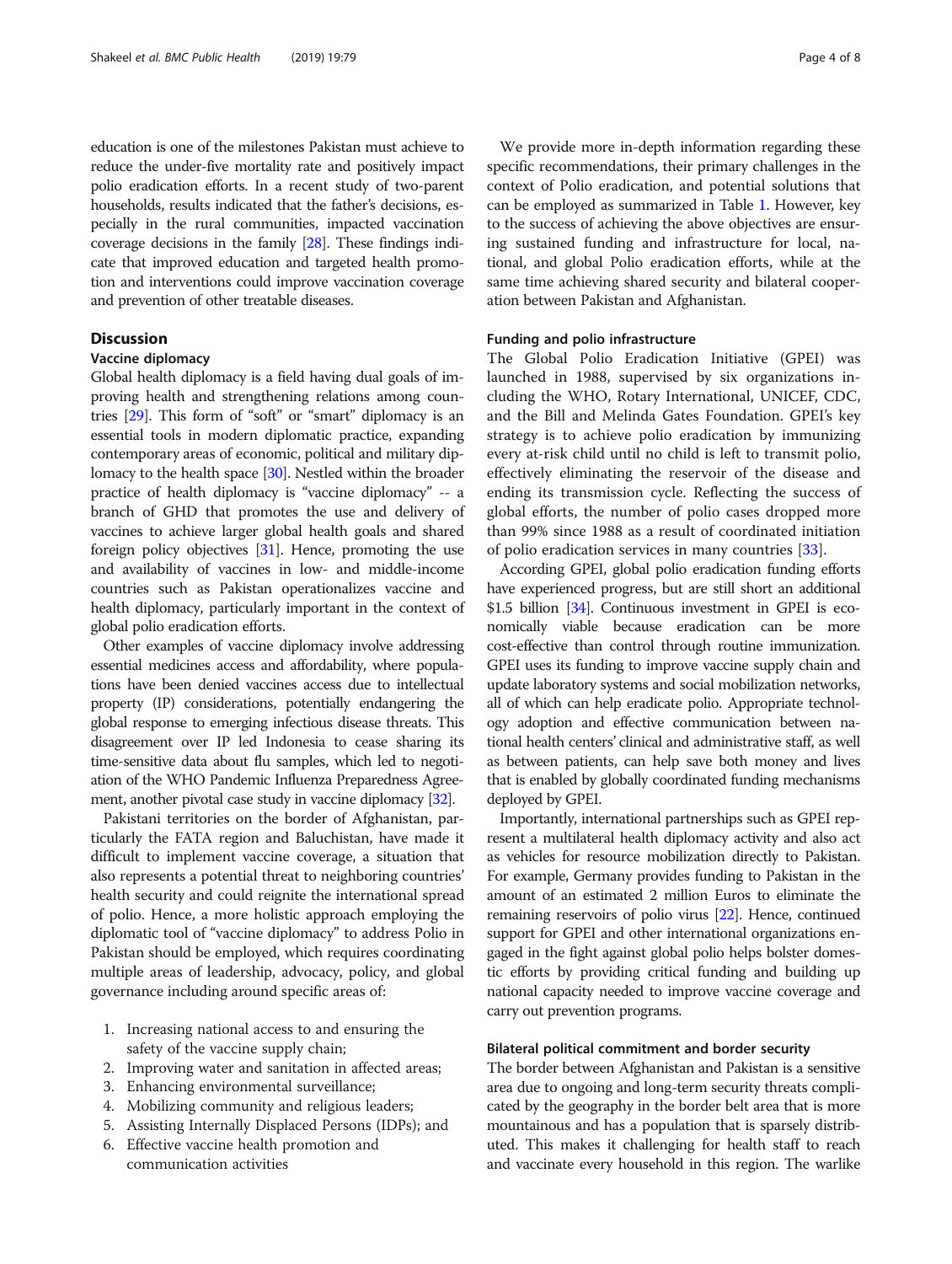<span id="page-4-0"></span>

| Recommendation                                      | Challenge(s)                                                                                                                                                                                                                                                                                                                                                                                                                                                                                                                                                                                                                                                                                                                                                                       | Potential Solutions                                                                                                                                                                                                                                                                                                                                                                                                                                                                                                                                                                                                                                                                                                                                                                                                                                                                                                                               |
|-----------------------------------------------------|------------------------------------------------------------------------------------------------------------------------------------------------------------------------------------------------------------------------------------------------------------------------------------------------------------------------------------------------------------------------------------------------------------------------------------------------------------------------------------------------------------------------------------------------------------------------------------------------------------------------------------------------------------------------------------------------------------------------------------------------------------------------------------|---------------------------------------------------------------------------------------------------------------------------------------------------------------------------------------------------------------------------------------------------------------------------------------------------------------------------------------------------------------------------------------------------------------------------------------------------------------------------------------------------------------------------------------------------------------------------------------------------------------------------------------------------------------------------------------------------------------------------------------------------------------------------------------------------------------------------------------------------------------------------------------------------------------------------------------------------|
| Increased access to vaccines                        | Supply Chain: Frequent power outages in<br>Pakistan, especially in rural areas, make it<br>difficult to maintain the required temperature<br>for proper polio vaccine transport and storage;<br>polio vaccine requires refrigeration to maintain<br>the cold chain, and improper temperatures can<br>render vaccine ineffective. A vaccine campaign's<br>efficacy is hampered when ineffective and expired<br>vaccines are given to populations, particularly those<br>in hard to reach areas. If a cold chain breaks down at the<br>domestic level, money, time, and lives are potentially<br>at risk.<br>Access: A fundamental priority is to increase<br>access to free, effective, and easily administered<br>polio vaccine to tackle remaining polio transmission<br>avenues. | Supply Chain: Improving vaccine cold storage in<br>tandem with enhanced regulatory control can<br>improve vaccine efficacy. This includes use of<br>random unscheduled inspection of health centers<br>that store vaccine to monitor for compliance to<br>cold chain storage that can further support the<br>eradication process by identifying weaknesses in<br>the vaccine supply chain.<br>Access: Public health centers offer the oral polio<br>vaccine free of cost and in August 2015, Pakistan<br>started an injectable polio vaccine program with<br>plans to vaccinate 6 million children <sup>d</sup> . Although<br>the new injectable vaccine is more expensive<br>than the OPV and requires a health care<br>professional to administer, it can be more<br>effective than OPV because only a single dose<br>engenders immunity. Moreover, IPV has less<br>chance to produce vaccine-derived polio virus<br>and its related paralysis. |
| Improving water and sanitation<br>in affected areas | FATA and other affected border areas are facing<br>a serious water scarcity problem as the region<br>lacks dams for water storage resulting in poor<br>sanitary conditions. The combination of lack<br>of literacy, false cultural beliefs and reduced<br>water supply in border areas have resulted in<br>reduced hand washing, even though Islam<br>emphasizes the practice of frequent handwashing<br>in the Quran to reduce disease risk. Tainted water<br>and poor sanitary conditions transmit fecal-oral<br>route infections like polio, hepatitis-A, and typhoid,<br>and must be addressed in any comprehensive<br>vaccine diplomacy efforts.                                                                                                                              | Access to clean drinking water must be<br>prioritized as a fundamental human right<br>and as a function of ensuring global<br>health security and ending polio. Partner<br>organizations such as Rotary International,<br>UNICEF, RESULTS (an organization whose<br>goal is to end poverty in the world), the<br>UN Foundation, the Global Poverty Project,<br>the World Bank and the Bill and Melinda<br>Gates Foundation can help provide<br>vulnerable populations with water treatment<br>plants that ensure safe water supply. These<br>efforts should integrate with Polio eradication<br>efforts and should be specifically targeted for<br>polio at-risk areas including border and rural<br>communities.                                                                                                                                                                                                                                 |
|                                                     | Enhancing environmental surveillance Environmental surveillance has detected polio<br>virus in all provinces in Pakistan, although<br>positive environmental samples decreased<br>from 38% in 2014 to 16% in 2017. <sup>b</sup> Laboratory<br>tests on sewage indicate the presence of under-<br>immunized or unimmunized children who can<br>transmit the virus and contribute to its continuing<br>spread. <sup>c</sup> These children might have been immunized<br>with expired and thus ineffective polio vaccines if the<br>cold chain was not maintained during transport, while<br>administering the vaccine, or if the children were<br>missed cases.                                                                                                                      | To better quantify if these polio virus<br>environmental trends are perpetuating,<br>continued environmental surveillance of<br>wastewater and sewage must be a priority.<br>Positive environmental samples can serve as<br>a proxy indicator for missed or unimmunized<br>children that are not captured by other<br>surveillance methods.                                                                                                                                                                                                                                                                                                                                                                                                                                                                                                                                                                                                       |
| Mobilizing community and<br>religious leaders       | Mobilization of the community and religious<br>leaders is important in health promotion efforts<br>and achieving higher vaccine coverage. Religious<br>leaders and the Imam Masjid (the worship leader<br>of a mosque) can play a vital role in motivating<br>people and improving community participation<br>in polio eradication programs. The people of<br>FATA and other affected border areas live in<br>communities with strong religious beliefs and<br>are oftentimes more conservative than Pakistani<br>populations that live in other provinces.<br>Additionally, community health workers need<br>to be appropriately trained and incentivized.                                                                                                                        | Religious Leaders: The Imam and other<br>religious leaders can help educate their<br>communities that immunizing children<br>and adults will eradicate polio. In this<br>sense, religious leaders may be more<br>persuasive and effective champions by<br>practicing informal and grassroots vaccine<br>diplomacy than national politicians or<br>health staff due to the familiarity with<br>culture and customs specific to affected<br>areas of Pakistan that remain reservoirs<br>for polio transmission. <sup>d</sup> Fatwas (religious<br>decisions) from Saudi Arabia in 2014,<br>supporting polio vaccination and delivery<br>of messages direct to the FATA and other<br>border communities can also enhance<br>community engagement, buy-in from                                                                                                                                                                                        |

religious leaders, and increase vaccination participation to ensure better compliance with polio eradication programs.<sup>e</sup>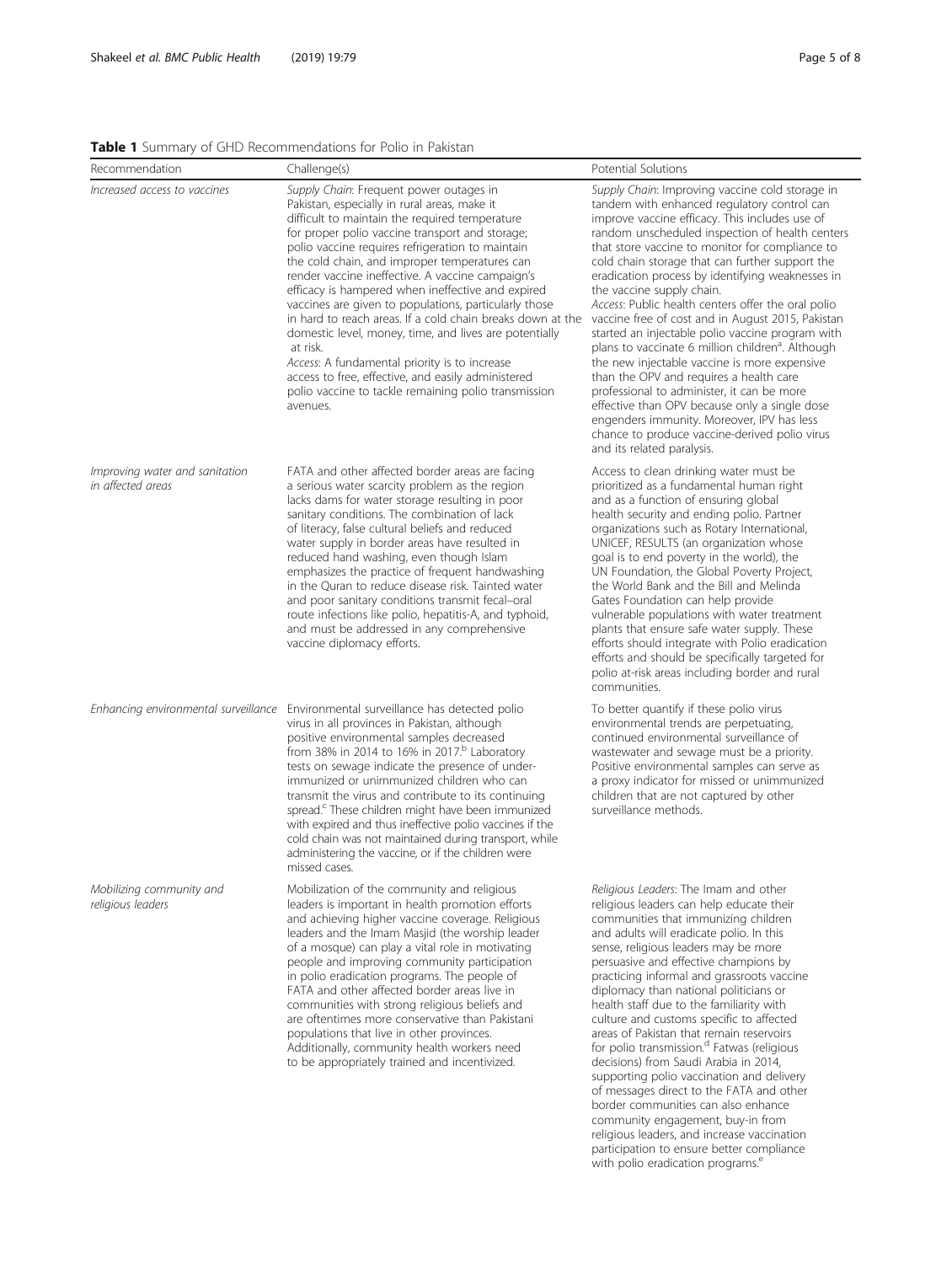## Table 1 Summary of GHD Recommendations for Polio in Pakistan (Continued)

| Recommendation                                  | Challenge(s)                                                                                                                                                                                                                                                                                                                                                                                                                                                                                                                                                                                                                                                                                                                                                                                                                                                                                                                                                                                      | Potential Solutions                                                                                                                                                                                                                                                                                                                                                                                                                                                                                                                                                                                                                                                                                                                                         |
|-------------------------------------------------|---------------------------------------------------------------------------------------------------------------------------------------------------------------------------------------------------------------------------------------------------------------------------------------------------------------------------------------------------------------------------------------------------------------------------------------------------------------------------------------------------------------------------------------------------------------------------------------------------------------------------------------------------------------------------------------------------------------------------------------------------------------------------------------------------------------------------------------------------------------------------------------------------------------------------------------------------------------------------------------------------|-------------------------------------------------------------------------------------------------------------------------------------------------------------------------------------------------------------------------------------------------------------------------------------------------------------------------------------------------------------------------------------------------------------------------------------------------------------------------------------------------------------------------------------------------------------------------------------------------------------------------------------------------------------------------------------------------------------------------------------------------------------|
|                                                 |                                                                                                                                                                                                                                                                                                                                                                                                                                                                                                                                                                                                                                                                                                                                                                                                                                                                                                                                                                                                   | Community Health Workers: Strengthening<br>community health staff capacity through<br>mandatory workshops on how to administer<br>polio vaccines are also vital steps toward<br>countrywide eradication. This includes ensuring<br>there are appropriate incentives for health<br>workers and a reliable monthly salary so that<br>campaigns can be successfully carried out.<br>Female staff availability in areas where women<br>observe the hijab can also break down cultural<br>barriers, support religious beliefs, and thereby<br>enhance polio vaccination coverage. For example,<br>a study using smart phone monitoring showed<br>that increasing incentives for senior vaccinators<br>could lead to increased vaccination coverage. <sup>†</sup> |
| Assisting Internally Displaced Persons          | Movement of people between different<br>regions internal to a country as a result<br>of armed conflict, generalized violence<br>or violation of human rights is termed<br>"internal displacement of people."<br>Internally displaced people (IDP) are<br>at particular risk for higher rates<br>of unimmunized children, including in<br>populations from south and north<br>Waziristan, where conflict and<br>displacement has created an immunity<br>gap. <sup>9</sup> The percentage of children missed<br>due to polio teams not showing up is<br>highest in FATA and Baluchistan. <sup>9</sup> Pockets<br>of unimmunized children are chronically<br>missed because of internal migration<br>and displacement in these conflicted<br>areas. <sup>9</sup> Internal displacement also has<br>the potential to threaten broader disease<br>transmission to larger cities like Karachi,<br>Lahore, and Islamabad, when unimmunized<br>IDPs are resettled and introduced into new<br>communities. | Recognition of the human and health rights<br>of IDPs and the unique health and security<br>risks they face is important. This begins with<br>clarification of their legal status and their right<br>to access health services. IDPs should be prioritized<br>in Polio eradication and vaccination interventions<br>as an at-risk group. These groups should also be<br>assessed for their risk of polio transmission in the<br>context of forced migration or political displacement.                                                                                                                                                                                                                                                                      |
| Effective health promotion and<br>communication | Public service and mass media campaigns<br>broadcast over radio can improve the<br>regional population's knowledge about<br>benefits of polio vaccination. Announcements<br>from religious leaders on both radio and digital<br>channels such as YouTube can act as a powerful<br>health promotion and vaccine awareness tool if<br>utilized properly.                                                                                                                                                                                                                                                                                                                                                                                                                                                                                                                                                                                                                                            | People in border areas communicate more<br>frequently through mobile phones compared<br>to traditional mass media forms such as television<br>broadcast. In response, mobile applications using<br>m-health (mobile Health) interventions have been<br>deployed to help polio eradication teams increase<br>their vaccination coverage in affected areas. <sup>h</sup> Mobile<br>phones are thus changing the way people access<br>data and allowing public health interventions to<br>expand to communities that may be remote or<br>hard to engage with. In Pakistan in 2010, for<br>example, mobile SMS-based service enabled<br>parents to report missed cases of polio vaccine<br>coverage. <sup>h</sup>                                               |

## Sources

a<http://www.emro.who.int/pak/pakistan-infocus/introduces-ipv-in-routine-immunization.html>

b<https://www.ncbi.nlm.nih.gov/pmc/articles/PMC5059991/>

d <https://www.bbc.com/news/magazine-26734465>

e <https://www.dawn.com/news/1167750>

f [http://polioeradication.org/wp-content/uploads/2016/07/2.2\\_12IMB.pdf](http://polioeradication.org/wp-content/uploads/2016/07/2.2_12IMB.pdf)

g <https://www.ncbi.nlm.nih.gov/pmc/articles/PMC4750438/>

conditions along the border aid in the persistent transmission of fecal–oral diseases in FATA and contiguous border areas. Syria exemplifies this problem: polio has gained a foothold due to conflict more than 14 years after the country's successful eradication efforts, and now both Iraq and Lebanon are at risk of polio spread [\[35\]](#page-7-0). Reflecting this security risk, in Pakistan, around 36,000 children remained inaccessible to vaccination in North and South Waziristan following military operations in June 2014 at the border area between Pakistan and Afghanistan [\[9\]](#page-7-0).

c [http://polioeradication.org/wp-content/uploads/2016/11/Inter-country-coordination-meeting-WPVCommonReservoirs\\_September2016.pdf](http://polioeradication.org/wp-content/uploads/2016/11/Inter-country-coordination-meeting-WPVCommonReservoirs_September2016.pdf)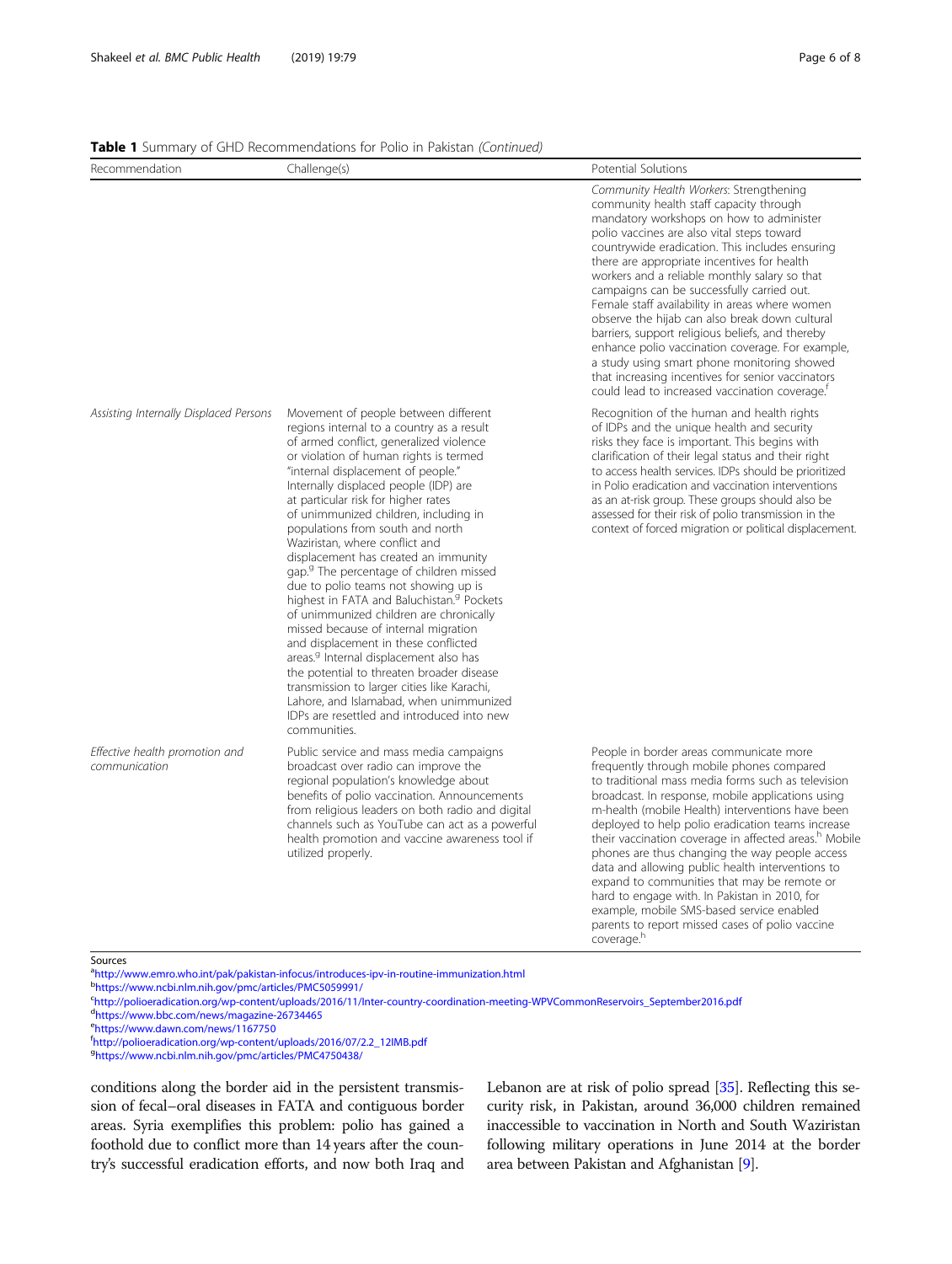Stakeholder mechanisms to promote vaccine diplomacy in Pakistan and in the broader region include efforts to ensure inter-country coordination between Pakistan and Afghanistan. On September 21, 2016, the Common Reservoirs Coordination Meeting took place and included senior representatives from GPEI, WHO, UNICEF, the Bill and Melinda Gates Foundation, Rotary International, and the CDC, as well as senior representatives from each country [42]. The representatives came together to discuss disease outbreaks in the Pakistan and Afghanistan border areas, mainly in parts of Hangu (KP), Bannu, Dera Ismail Khan (KP), and areas bordering South Waziristan (Pakistan) and Paktika/Bermal (Afghanistan). Most outbreaks occurred in border regions between Pakistan and Afghanistan and eradication efforts emphasized the critical need for stable relationships between the governments to contain disease spread [[36](#page-7-0)]. Health reporters stressed how improved bilateral notification and information reporting have enhanced polio surveillance, although issues surrounding delayed cross-border notifications still needed to be addressed [\[36](#page-7-0)].

As an example of opportunities for increased military engagement in polio operations, the Pakistan Armed Forces can help improve polio vaccination coverage by training soldiers in polio vaccination techniques to be used during military operations in affected areas. More direct vaccination enforcement may also be an option though is less desirable. For example, in 2015, the Khyber Pakhtunkhwa government issued arrest warrants to 1200 parents and guardians for their refusal to permit polio vaccine administration [[37](#page-7-0)].

Hence, vaccine diplomacy activities need to be inclusive of both the multilateral environment, but also the national and regional military and security apparatus for affected countries. This is particularly important in the context of border and conflict areas that represent the final stronghold for polio.

## Conclusion

In November 2018, the WHO held its 19th meeting of the IHR Emergency Committee where it reviewed recent polio progress and also unanimously decided that the risk of international polio spread still constituted a PHEIC [[38](#page-7-0)]. The committee again noted significant progress and cooperation by Pakistan and Afghanistan in reaching high-risk populations in border areas [\[38](#page-7-0)]. However, it also noted its concern regarding recent cross-border spread of wild poliovirus between the two countries, continued positive environmental isolates with wide geographic spread in Pakistan, and stagnation of the country's eradication efforts (the number of polio cases was the same in 2017 and 2018) [\[38](#page-7-0)].

Hence, continued emergence of Polio indicates that Pakistan's Polio Eradication Program requires continuous monitoring and surveillance in highly at-risk populations, policy action that is responsive to polio surveillance, and effective communication around the importance of polio vaccination as core interventions. Additionally, as we've outlined, there is a need for sustainable informative technology to deliver treatment, effective health communication and interventions, motivated religious leaders to engage with communities impacted, political commitment for funding and resource commitment, border stability to contain cross-border disease spread, and sustained global efforts to ensure adequate polio eradication funding.

Though Pakistan has faced setbacks in eradicating polio, analyzing these challenges through the lens of vaccine diplomacy can address key challenges at the local, national, and international level. Global policy recommendations generated through diplomatic negotiations and multistakeholder organizations (such as the WHO) can then elicit inter-country coordination with Pakistan's immediate neighbors, and also enable resources for safe drinking water, and enhance public health under the broader lends of international development and health security. Complete eradication of polio through international and intersectoral coordination could then become a milestone achievement for shared goals in public health, international affairs, shared security, and diplomacy, and finally send Polio to the archives of history.

#### Abbreviations

AFP: Acute Flaccid Paralysis; CDC: U.S. Centers for Disease Control and Prevention; CIA: U.S. Central Intelligence Agency; cVDPV: circulatory Vaccine Derived Polio Virus; DFID: United Kingdom Department for International Development; DG: Director General; FAO: Food and Agriculture Organization; FATA: Federally Administered Tribal Areas; GHD: Global Health Diplomacy; GPEI: Global Polio Eradication Initiative; IDP: Internally displaced people; IHR: International Health Regulations; IPV: Injectable Polio Virus; JICA: Japan International Cooperation agency; KPA: Khyber Pakhtunkhwa; NEAP: National Emergency Action Plan; OPV: Oral Polio Virus Vaccine; PHE: Public Health England; PHIC: Public Health Emergency of International Concern; USAID: United States Agency for International Development; WB: World Bank; WHO: World Health Organization; WPV: Wild Polio Virus; WPV1: Wild Polio Virus Type-1

#### Acknowledgments

None

#### Funding

No funding associated with this manuscript

#### Availability of data and materials

Not applicable

#### Authors' contributions

We note that with respect to author contributions, SSS, MB, SS, and TKM conceived the design, analyzed and interpreted the data, and jointly wrote and edited the manuscript. All authors read and approved the final manuscript.

#### Ethics approval and consent to participate

Not applicable

## Consent for publication

Not applicable

#### Competing interests

Authors report no conflicts of interest associated with this manuscript.